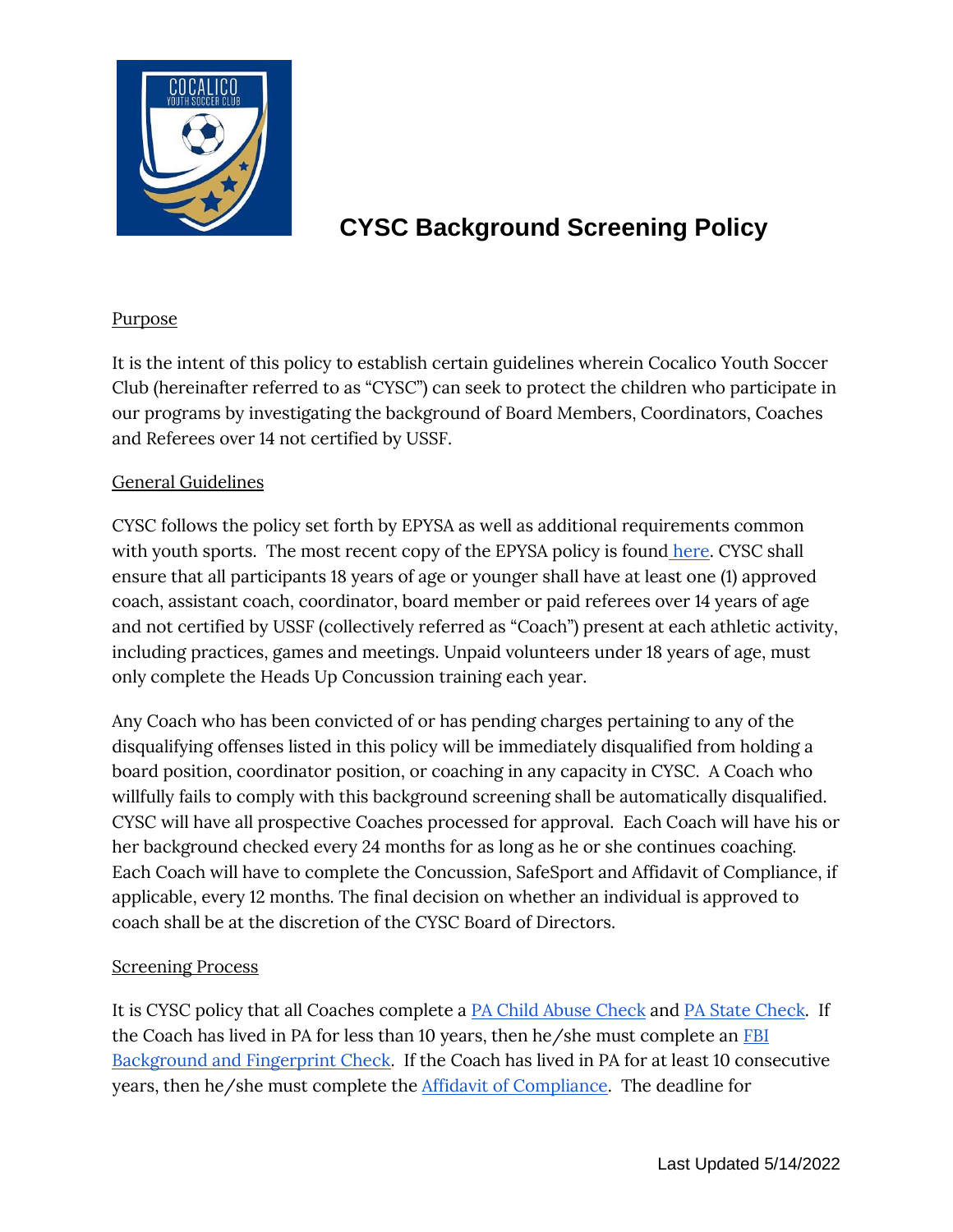completing the background check, receiving, AND submitting the results is prior to the first practice or event. In other words, Coaches are not permitted to participate with the children until they have been cleared by the CYSC Risk Management Coordinator. After the background check and child abuse check results are submitted, they will be reviewed by the Risk Management Coordinator and in his/her absence, the President. All information pertaining to the background check will remain with CYSC, subject to any laws requiring disclosure. If any of the disqualifying entries are reported in the criminal background check, CYSC shall notify the Coach and the remainder of the Board of Directors that he or she is disqualified. In addition to the background checks, the Coach must complete Concussion and Safesport Training.

#### Appeals Process

If a Coach's background check includes a conviction of a charge that is set forth on the list of disqualifications as outlined in the EPYS[A](http://www.idevmail.net/link.aspx?l=1&d=89&mid=493721&m=10103) [Policy](http://www.idevmail.net/link.aspx?l=1&d=89&mid=493721&m=10103) Section 4 or below, CYSC shall immediately disqualify a person from volunteering as a Coach. There shall be no appeal of a decision to disqualify a Coach if the Coach's relevant criminal history is accurate.

If a coach wishes to dispute the content of the profile report, the Coach shall contact the third party responsible for conducting the background check. If the circumstances change regarding the disqualified Coach, they must request in writing to the Risk Management Coordinator for a new criminal history background search.

## **Disqualifying Offenses**

Any person will be disqualified from coaching or assistant coaching with any athletic team in any program operated by CYSC if the coach has been (1) found guilty or entered a guilty or no contest plea regardless of the adjudication for any of the disqualifying offenses, (2) has a charge pending against him or her in which it is alleged that he or she has committed any of the following crimes, or (3) has a record of a conviction of an equivalent offense in another State.

# **In additional to the EPYSA list of disqualifying offenses, the following list outlines offenses resulting in a conviction that will result in disqualification from coaching or volunteering in CYSC:**

Arson

Assault (including aggravated and sexual)

Aggravated kidnapping

Aggravated robbery